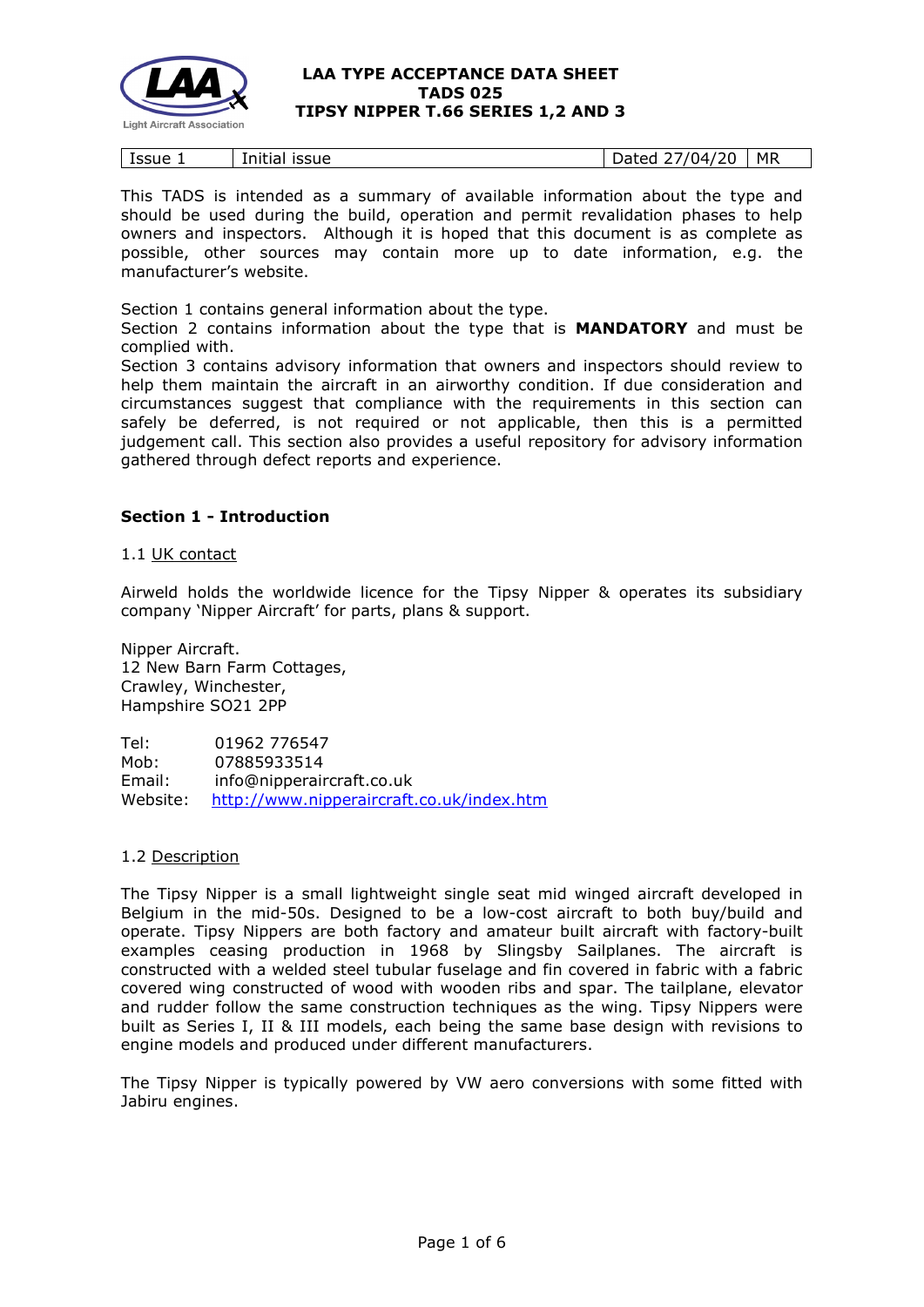

Note that the only propeller(s) approved for an individual aircraft are those listed on the individual aircraft's Operating Limitations document or in the  $PTL/1$  (Propeller Type List) for the type.

## **Section 2 – Mandatory information for owners, operators and inspectors**

At all times, responsibility for the maintenance and airworthiness of an aircraft rests with the owner. A Condition of a Permit to Fly requires that: *"the aircraft shall be maintained in an airworthy condition".* 

## 2.1 Fast Build Kit 51% Compliance

No Nipper aircraft projects have been started since the 51% rule was implemented in the UK, the type having been built during the period when the 500-hour rule applied.

## 2.2 Build Manual

Tipsy Nipper kits included a set of detailed plans & assembly drawings required to complete the aircraft.

## 2.3 Build Inspections

Build inspection schedule 3.

Inspector approval codes A-A or A-M or A-W or V. Inspector signing off final inspection also requires 'first flight' endorsement

## 2.4 Flight Manual

Nipper Aircraft Owners Handbook Section II Includes pilots' notes, recommended procedures, handling & loading information.

## 2.5 Mandatory Permit Directives

The following MPDs are applicable to this aircraft type:

[MPD 1995–022](http://www.lightaircraftassociation.co.uk/engineering/TADs/025/MPD%201995-022%20025.pdf) - Societe Fairey SA modifications.

Also check the LAA website for MPDs that are non-type specific [\(TL2.22\)](http://www.lightaircraftassociation.co.uk/engineering/TechnicalLeaflets/Operating%20An%20Aircraft/TL%202.22%20non-type%20specific%20MPDs.pdf).

## 2.6 LAA Required Modifications (including LAA issued AILs, SBs, etc)

LAA [MOD/025/003](http://www.lightaircraftassociation.co.uk/engineering/Airworthiness/AWA03.pdf) Mandatory inspection of mainplane attachment bolts. Chapter 3.5 includes a '*Safety Spot'* article published in May 2014 of a Tipsy Nipper that had issues regarding the mainplane attachment bolts of that in the above AIL.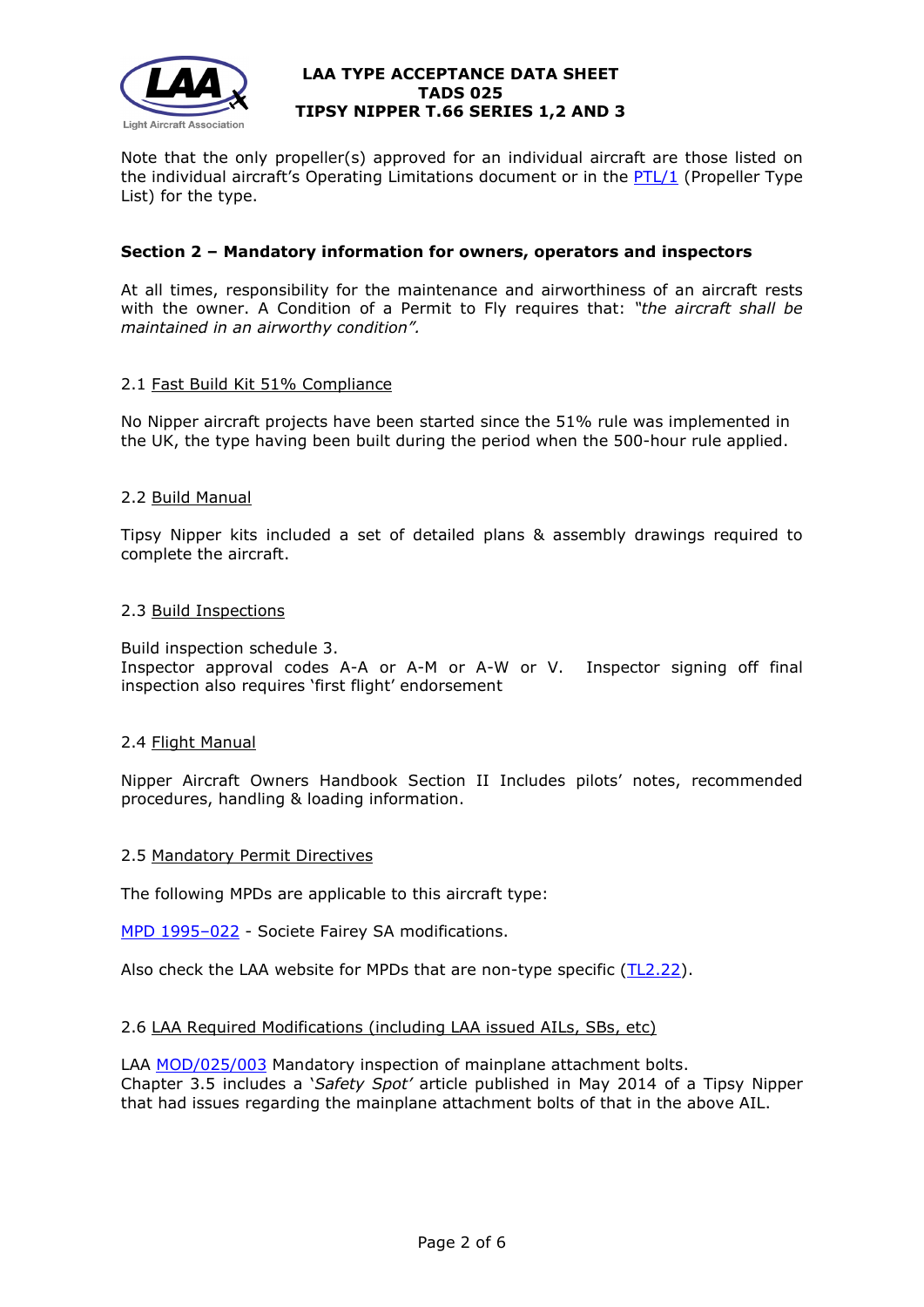

## 2.7 Additional engine operating limitations to be placarded or shown by instrument markings

Notes:

- Refer to the engine manufacturer's latest documentation for the definitive parameter values and recommended instruments.
- Where an instrument is not fitted, the limit need not be displayed.

## 2.8 Control surface deflections

| Ailerons  | Up: $21^\circ$ |
|-----------|----------------|
|           | Down: 12°      |
| Elevators | Up: $21^\circ$ |
|           | Down: 19°      |
| Rudder    | Left: 19       |
|           | Right: 19°     |

(Leading edge of the all moving rudder at maximum chord must be rigged 2.5mm to starboard when in neutral position)

## 2.9 Operating Limitations and Placards

(Note that the wording on an individual aircraft's Operating Limitations document takes precedence, if different.)

- 1. Maximum number of occupants authorised to be carried: One
- 2. The aircraft must be operated in compliance with the following operating limitations, which shall be displayed in the cockpit by means of placards or instrument markings:

2.1 Aerobatic Limitations Intentional spinning is permitted. Aerobatic manoeuvres are permitted as follows: Steep turns up to 2g, inside Loops, slow rolls, stall turns, half loop and roll out, half roll and dive out. Aerobatic manoeuvres imposing forces in excess of +4g or -2g prohibited.

- 2.2 Loading Limitations Maximum Total Weight Authorised: 340 kg CG Range: 14.3 inches to 16.5 inches aft of datum. Datum Point is: Leading edge of wing at root in the horizontal position.
- 2.3 Engine Limitations Maximum Engine RPM: (VW 1834) 3300.
- 2.4 Airspeed Limitations Maximum Indicated Airspeed ( $V_{NE}$ ): 147 mph
- 2.5 Other Limitations The aircraft shall be flown by day and under Visual Flight Rules only. Smoking in the aircraft is prohibited.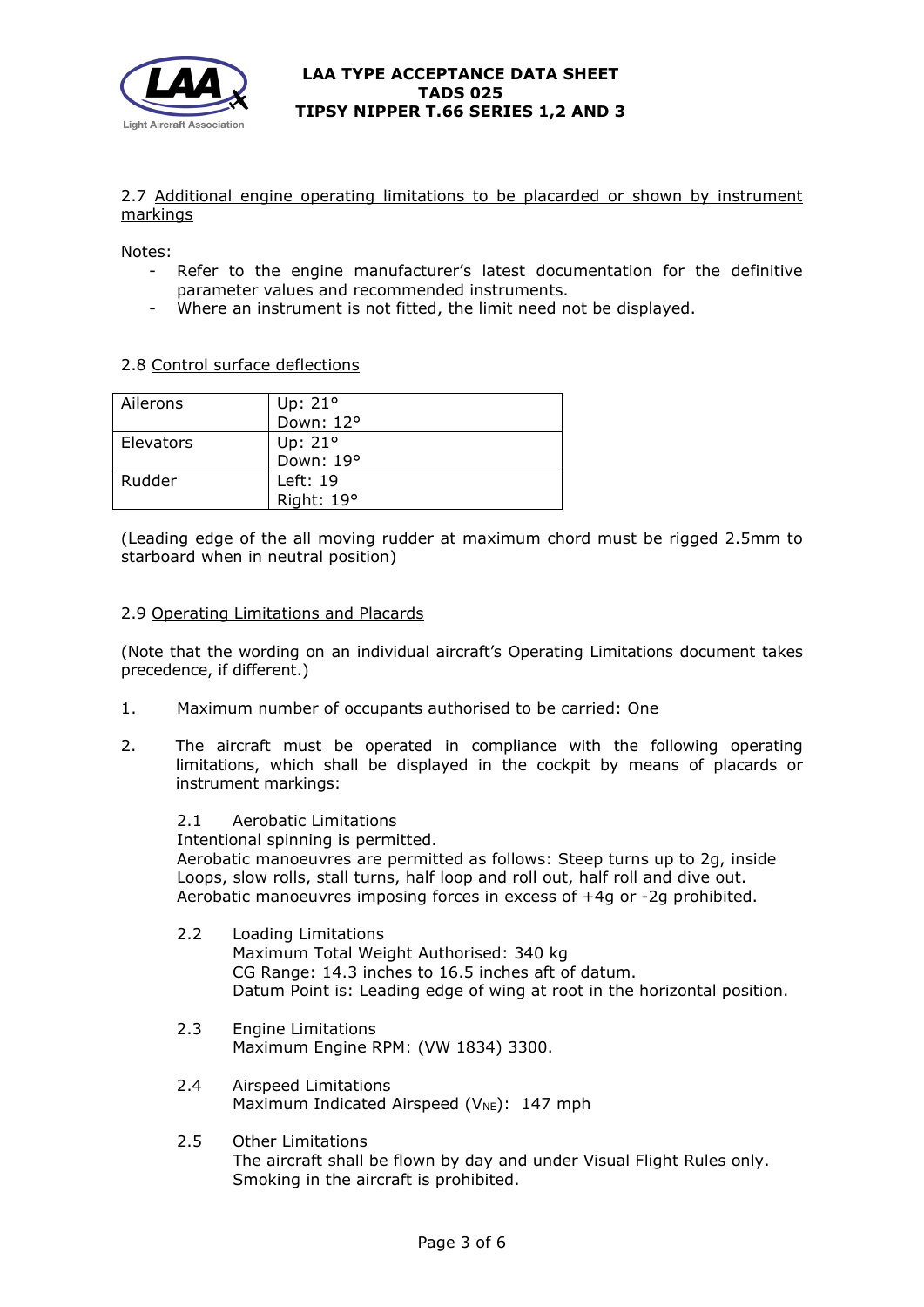

# Additional Placards:

"Occupant Warning - This Aircraft has not been Certificated to an International Requirement"

A fireproof identification plate must be fitted to fuselage, engraved or stamped with aircraft's registration letters.

#### 2.10 Maximum permitted empty weight

Not applicable.

## **Section 3 – Advice to owners, operators and inspectors**

#### 3.1 Maintenance Manual

The 'Nipper Aircraft Owners Handbook' includes useful maintenance information in Section III.

Use above contact details to source 'Nipper Aircraft Owners Handbook'.

#### 3.2 Standard Options

The following modifications have been carried out by previous builders and approved by the LAA, and are also available for incorporation by other LAA builders. Builders are encouraged to use these standard modifications rather than devise their own alternatives.

• Nipper T.66 long range tip tanks.

#### 3.3 Manufacturer's Information (including Service Bulletins, Service Letters, etc)

None.

## 3.4 Special Inspection Points

• PFA/025/1 – An in-flight incident occurred which caused the loss of aileron control on a Nipper T66 Mk3 aircraft. The loss of control was caused by the failure of the aileron Bell-crank arm (Part No.C559). Further Investigation showed that the other bell-crank was bent and on checking another Nipper both bell-cranks were found to be bent in a similar manner. It is believed that the cause of the bending may be due to the overtightening of the aileron operating cables beyond the standard tension of  $35lb + or - 5lb$ . The bell-crank arms should be checked for straightness as shown in the attached sketch.

All aircraft must be checked within the next 5 hours or 14 days whichever is the soonest.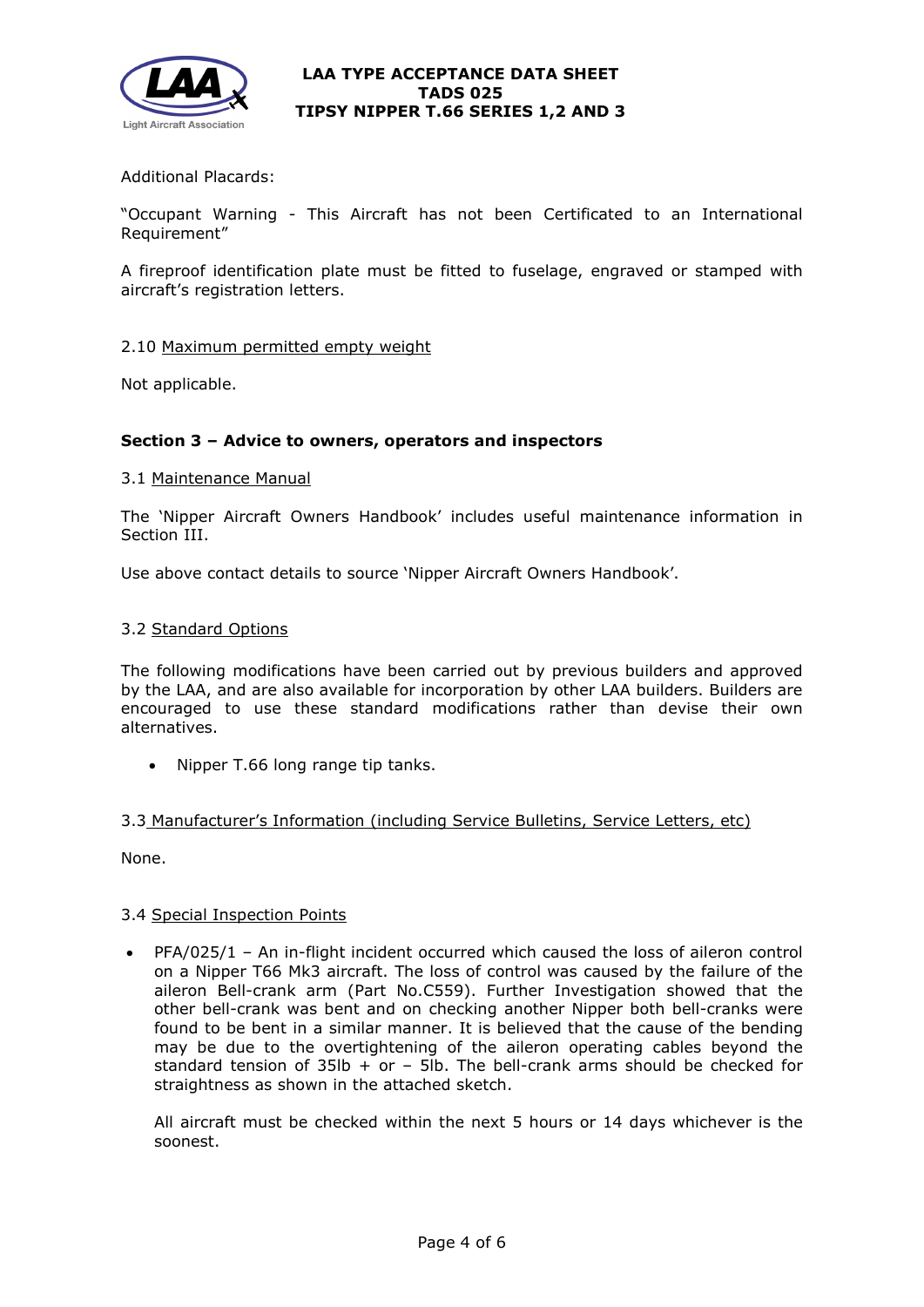

• PFA/025/2 – A crack found in the rudder cable attachment tab of one of the rudder pedals of Barry Smiths much flown Nipper G-APYB. Had the crack extended to failure, rudder control would have been lost.

Action required is that the pedals should be inspected before next flight to determine whether any crack is present. In cases of doubt remove the pedal assembly for closer inspection. If any crack is detected replace assembly or repair by TIG or gas welding.

Duplicate inspection required after system has been disturbed, certification required by suitably LAA approved inspector and appropriate logbook entry made quoting PFA/025/2.

• An accident involving a Tipsy Nipper occurred in 2000. Though not the cause of the accident is was found that the aircraft involved had used paper alongside the sight gauge. Please ensure your sight gauge has appropriately fixed levels alongside for accurate fuel levels.

3.5 Operational Issues

Following articles were published in Popular Flying and may be use to owner.

*[Editors Air Test 1989](http://www.lightaircraftassociation.co.uk/engineering/TADs/025/PFA%2089%20NIPPER%20EDITORS%20AIR%20TEST.pdf) (An air test & conclusion by Barry Wright) [Nipper Mk III Air Test](http://www.lightaircraftassociation.co.uk/engineering/TADs/025/NIPPER%20MK3%20AIR%20TEST%20ARTICLE.pdf) 1977 (Air test & conclusion of a Tipsy Nipper by AC G. J.C. Paul) [A Windy Tale 1975](http://www.lightaircraftassociation.co.uk/engineering/TADs/025/NIPPER%20A%20WINDY%20TALE%20ARTICLE.pdf) (A Nippers Ferry Flight story by Vince Hallam) [First Flight in a Nipper 1967](http://www.lightaircraftassociation.co.uk/engineering/TADs/025/FIRST%20FLIGHT%20IN%20A%20NIPPER.pdf) (Michael Kennedy first Nipper flight article)* 

The following *Safety Spot* articles are relevant to Tipsy Nipper aircraft:

*Light Aviation* issue *[February](http://www.lightaircraftassociation.co.uk/2019/Magazine/Feb/ss_feb.pdf) 2019 Engine failure*

Engine failure due to suspect carburettor ice. VW powered Nippers are particularly susceptible to carburettor icing due to design.

*Light Aviation* issue *May [2014](http://www.lightaircraftassociation.co.uk/2014/Mag/May/safety_spot.pdf) Wing bolt cracks*

Wing bolt cracks found in Tipsy Nipper, did not show by dye penetrant NDT even though over 40% of the area had been compromised.

*Light Aviation* issue *[December 2012](http://www.lightaircraftassociation.co.uk/2012/Magazine/December/safety_spot_dec.pdf) Loose aileron pulley bolt*

Aileron pulley bolt only put on finger tight, annual inspections must include remove of all inspection panels and cowlings allowing your inspector to look for anything awry.

*Light Aviation* issue *[June 2011](http://www.lightaircraftassociation.co.uk/2011/Magazine/June/safety%20spot.pdf) Propeller Loss in Flight*

Tipsy Nipper propeller lost in flight due to insufficiently torqued prop bolts. It is vital to retorque props with changes of the season and/or flight time.

*Light Aviation* issue [April 2011](http://www.lightaircraftassociation.co.uk/2011/Magazine/April/Safety%20Spot%20April%202011.pdf) *Fuel tank valve leak*

Internal leak in the fuel valve allowed fuel transfer from central tank to wing tank over time. Lack of NRV and a visual check resulted in accidental fuel starvation.

*Light Aviation* issue [December](http://www.lightaircraftassociation.co.uk/2010/Magazine/2010/Dec/safety_spot_dec_10.pdf) 2010 *Missing control column split pin*

Split pin absent from a bolt that secures the control column, the retaining nut only just still holding it on. Previous inspections had not spotted the fault.